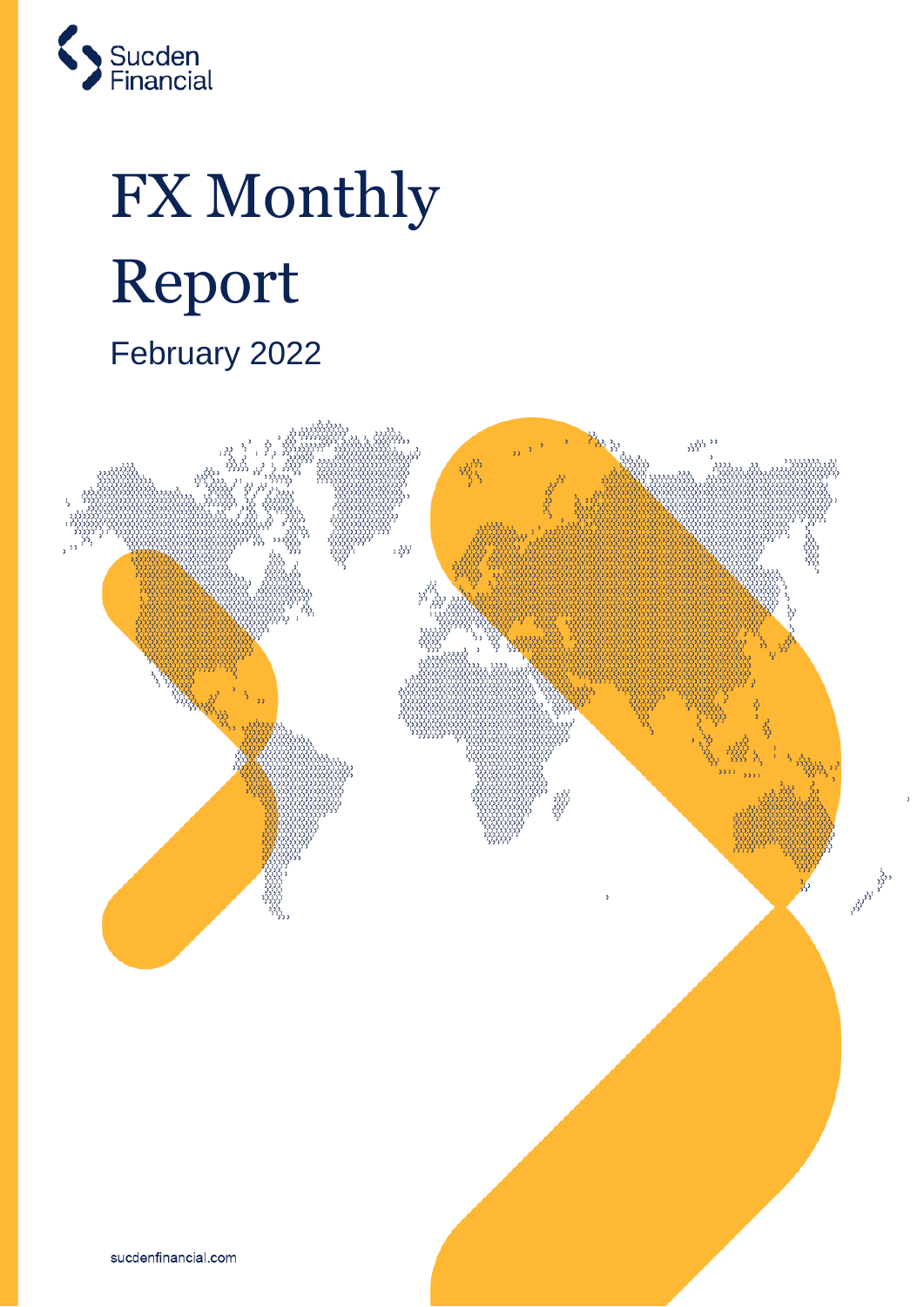# FX Monthly Report



**Published by: Sucden Financial Limited**  February 2021

**Research Desk**  research@sucfin.com

**Press Enquiries**  press@sucfin.com

**Authors:**



**Geordie Wilkes**  Head of Research



**Daria Efanova**  Research Analyst



**Daniel Henson** Deputy Head FX



**Nimit Khamar** FX Desk Broker



**Chris Husillos** FX Desk Broker

sucdenfinancial.com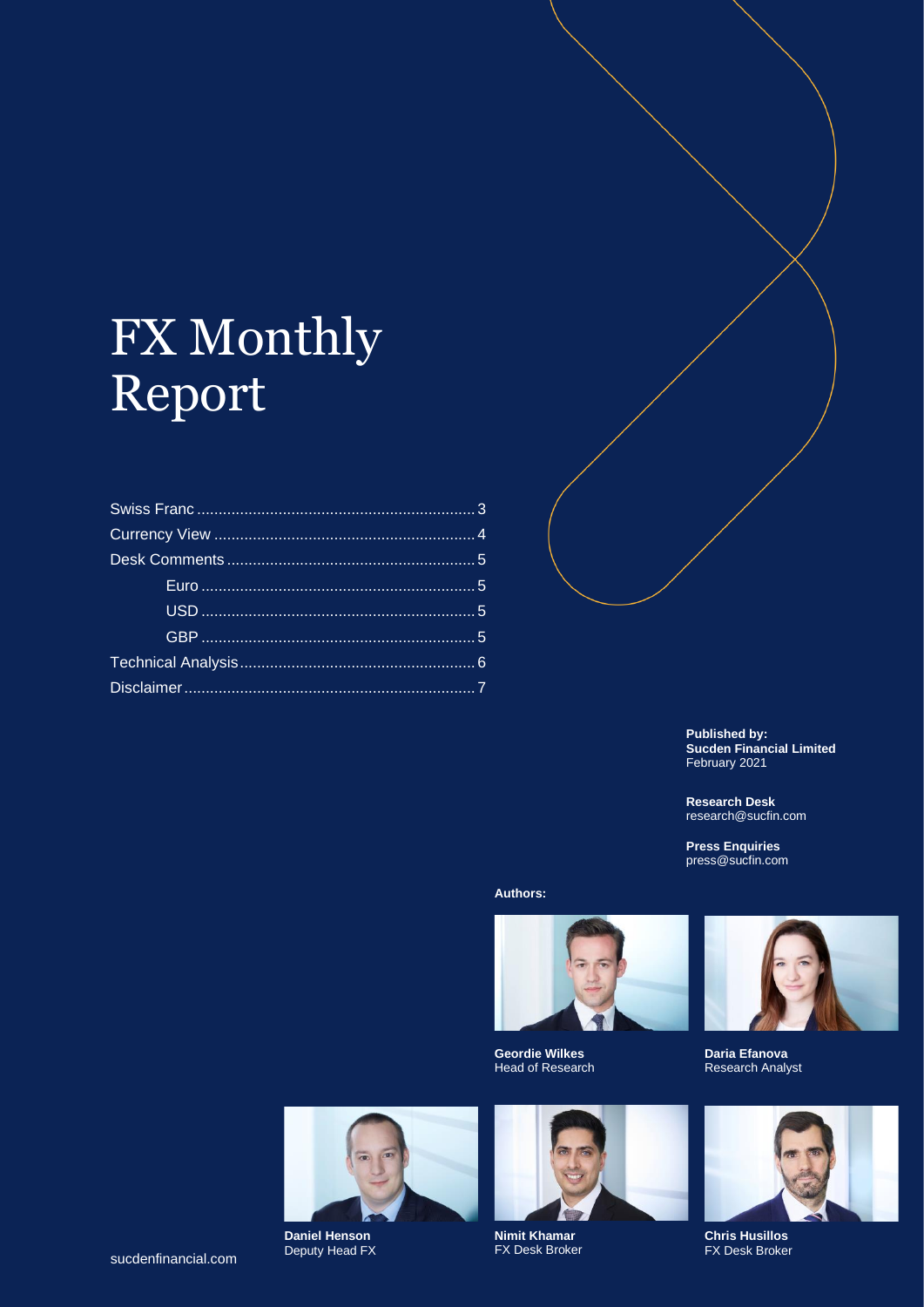**3**

# <span id="page-2-0"></span>Swiss Franc

#### **Swiss vs Major Currency Pairs**

CHF has strengthened against a basket of currencies as macro jitters have dictated markets



Source: Bloomberg



Source: Bloomberg

The Swiss economy is performing relatively well, all things considered. Manufacturing data is expansionary with January data at 63.8, up from 62.7 in December. Order books and production posted strong gains, we expect further expansionary readings in the near term but January data could be impacted by Omicron, although this would be a temporary dip. Unemployment data shows strong gains in the labour market, the unemployment rate stands at 2.6% as of January. Retail sales are robust with the November reading at 5.8%, up from 2.2% before. We expect the economy to post steady growth in 2022, real GDP is forecast at 3%. Following 3.5% in 2021, after Q3 growth surprised to the upside.

Switzerland is bucking inflation trend, CPI and Core CPI stand at 1.6% Y/Y and 0.2% Y/Y, respectively, in January. Price pressures in other countries are not being felt, but this could present weakness to the currency in 2022. However, producer & import prices are higher reaching 5.4% Y/Y in January. The inflationary environment through higher commodity prices is likely to see upside to this data in the near term, however the Swiss National Bank seem happy to have a stronger currency in the near term. Total sight deposits stand at CHF725bn as of February 4<sup>th</sup>, the trend continues to show growth,

up from CHF704bn in January 2021, and significantly higher than the pre-pandemic level of CHF585bn as of January 2020. Sight deposits of domestic banks average week stand at CHF659.5bn, as of February 4<sup>th</sup>. The fundamentals of the Swiss economy continue to recover but we expect the currency to struggle against majors in 2022.

#### **Spread Between 10yr Yields**

The spread between CHF and other major 10yr yields is widening, as CBs except for BOJ, SNB, ECB become hawkish.



Source: Bloomberg

The SNB will not raise rates in the immediate term, as they have less of an inflation issue than other economies, however the change in rhetoric from CBs has caused yields to rally. Swiss yields have remained low with the 10yr yield stands at 0.3% and spreads other major currency 10yr yields have widened in recent weeks, except for the Japanese Yen and Germany. The widening of spreads between Switzerland and other economies such as the U.S., Australia, U.K., and Canada. The divergence in yields and borrowing costs will likely fuel the carry trade, prompting traders to short CHF and the JPY, indeed, **buying AUD, CAD, and selling CHF, and JPY, this trade yielded an average annual return 9.95%. Similarly, G10 carry of long NZD, NOK, CAD, and selling EUR, DKK, CHF, has an annual average return of 10.45%.**

Higher yields provided strength to the USD in H2 2021, but the dollar has consolidated in recent weeks as this trade ran out of steam. Inflation continues to rise, and the Fed have been slow to react. The clarification from the Fed of when interest rates will rise, which will be March, but also clarification of asset purchases and balance sheet run off. The ECB has indicated they may increase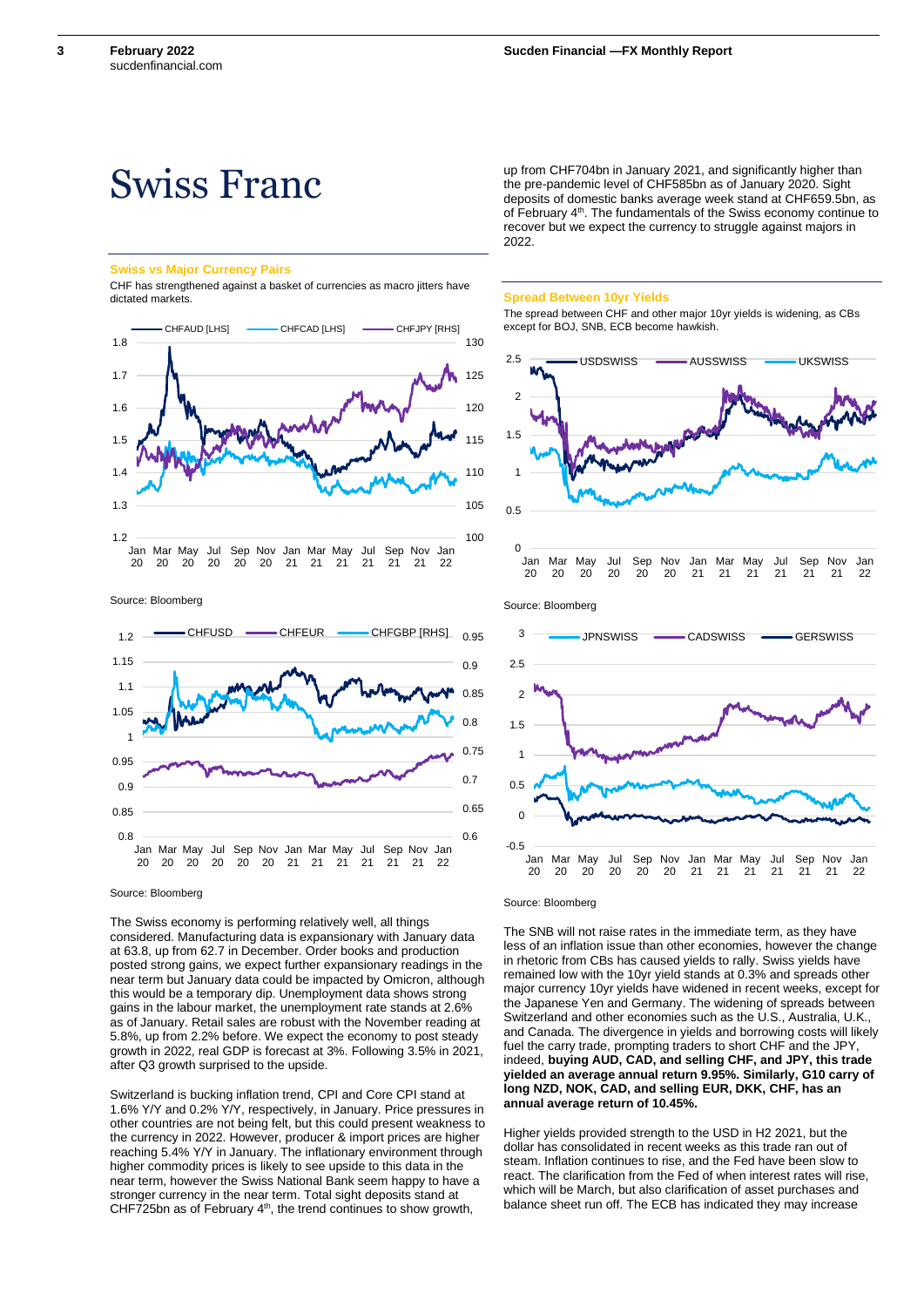**4**

rates in Q4 2022 in response to higher inflation, we expect the ECB to taper asset purchases first but yields have rallied and all mahor 10yr yields are positive once again. German and Swiss yields are comparatively low. Euro has weakened against CHF, politics in Italy has not been priced in and this could present downside to EURCHF in the immediate term and expect the recent rally to be sold and the pair to creep lower towards 1.02.

### **3-month Deposit Rates**

Financing levels have dipped but we expect a strong recovery in Q1 2022.



Source: BOE, Federal Reserve, BOC, RBA

The two charts above show 3-month deposit rates for the countries analysed. Higher borrowing costs are evident in the second chart with chart 1 showing little change at all over the last 14 months. While it is worth remembering monetary policy is still extremely accommodative, and what we have seen in recent months is a robust increase in the capital in the financial system. Financial conditions in the U.S. have tightened significant in recent weeks, and rising yields in have prompted change in strategy on the stock market with less appetite for speculative stocks. The rising deposit rates exemplifies hawkish central banks, and the divergence in monetary policy across the globe. We expect a normalization of interest rates with the Fed targeting at least 1% at the end of 2022. However, with debt levels high across the globe due to the pandemic, central banks will have to find a balance of increasing rates too high and as a result struggle to pay interest on debt. This is especially important for Brazil who hold a large proportion of U.S. treasuries. The largest holder of U.S. treasuries as of November 2021 was Japan, with China second, before the UK.

Rate hikes for the USD are priced in and this gives downside risk to the currency. While the tightening path has been set by the Fed, the speed is still up for debate, and as data weakens, we have seen financial markets become volatile and choppy. This has given JPY a bid as traders have looked for safety and holding U.S. assets became unattractive. GDP growth across companies analysed will be robust but as mentioned we expect weak data, with retail sales falling, inflation high, falling real earnings, amid a tight labour market. The Tsunami of consumer demand during the pandemic is subsiding but this has blocked supply-chains. Demand is weakening, and we expect these backlogs to be cleared in H2 2022. Helping to ease inflationary pressures, but commodity prices are high. If we hit 3 or 4% inflation in December this will still represent an increase of 9/10% over the course of 2 years. While the consumer has a buffer due to savings from lockdowns, this will slowly diminish.

# <span id="page-3-0"></span>Currency View

As mentioned, we expect the divergence in rates to drive flows in currencies. In our opinion, higher rates in US, UK, AUS, and CAD. The probability of rate hikes for these economies are high and this presents downside to the economy, currently. To ease pressure on CBs we need to see inflationary pressures ease, we do not see this as likely. Therefore, the carry trades owning AUD, CAD, USD or even NZD, who will look to raise rates is a trade we like this year, selling the JPY, CHF, and EUR. However, we see upside to the EUR so in H2 2022.

CHF and JPY are expected to benefit from an increase in macro jitters, and lack of clarity from the Fed. We have seen CHF and JPY firm in the first weeks of 2022, but as CBs become more transparent and rates rise, CHF and JPY may be left behind on a carry trade and rates basis.

## **U.S., Europe, and UK Financial Conditions**

Financial Conditions in all countries have shown tightness in the first month of 2022.



22

Source: Bloomberg 21 21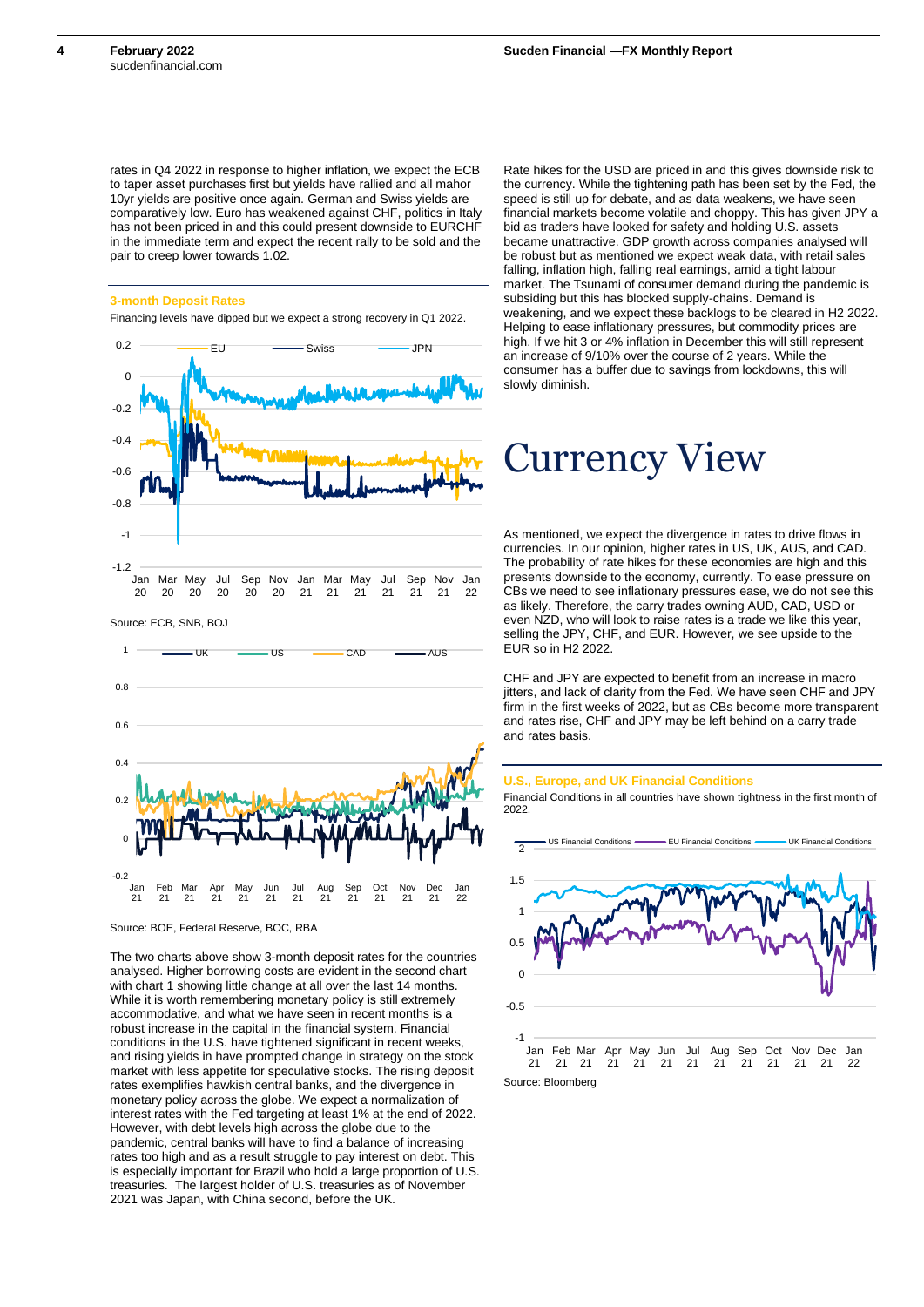**5**

# <span id="page-4-0"></span>Desk Comments

# <span id="page-4-1"></span>Euro

EUR started the year on the backfoot as the differential in CB policies widened. However, the downward pressure on the EUR was short lived as President Christine Lagarde recognised the risks to rising inflation, surprising the market with a hawkish outlook although a hike in 2022 remains unlikely. Currently inflation has largely been kept in line but Q3 2.9% and Q4 4.7% has seen inflation begin to tick above the 2% target. This will put pressure on the ECB to act. However, the ECB will first want to see an increase in earnings growth in addition to the recent fall in unemployment figures. An escalation between Russia and Ukraine could add to inflationary pressures sending European energy prices back to last year's high.

#### **European Industry Confidence**

Confidence across all industries has started to weaken



Source: European Commission

# <span id="page-4-2"></span>**USD**

The USD got off to a strong start in 2022 after the Fed's Powell delivered his most hawkish delivery yet, in line with our expectations, but surprising the consensus. There was a sense from Powell's tone when answering questions, that controlling inflation was a matter of urgency now. Powell indicated that every meeting will be live, hinted QT is likely to start in June and did not rule out 50 basis point hikes. We believe that a 50-basis point hike is a very likely scenario in March, the market is now pricing 5 rates hikes of 25 basis points now, compared to 3 - 4 prior to the meeting. Many of the key macro data numbers will be closely watched over the next weeks starting with NF pay roles and will add volatility to these FX markets as markets try to gauge the magnitude of march's rate hike. We expect the USD to remain strong over the next few months, before some of the other major Central Banks hit their hawkish tipping point as inflation remains a global issue. At that point USD likely to just plateau out the rest of the year.

There is the uncertainty of a potential war between Russia and Ukraine which could also see USD appreciate short term especially against high beta currency amid large scale risk aversion and supply shocks in energy markets fuelling further inflationary pressure globally.

### **Real Weekly Earnings vs Average Hourly Earnings vs CPI** CPI growth is outpacing wages presenting headwinds to consumers.



Source: Bureau of Labour Statistics

# <span id="page-4-3"></span>**GBP**

GBP is the best performing G10 currency excluding the USD this year. The BOE continued tightening of monetary policy this month with back-to-back rate hikes for the first time in 17 years. Additional hikes are priced in this year to help combat rising inflation and we revise our forecast for implied rates to exceed 1%. UK gilts have surged to the highest level since 2019 as the economic recovery gathers pace. However, GBP strength may be curbed in Q2 as businesses will be faced with rising cost pressures post Brexit and an increase in cost of living will hit households hard notably from rising energy bills and NI tax increase. Therefore, BOE face some challenging times ahead to manage inflation whilst ensuring rates don't exceed too much when households are facing their lowest disposable income in decades.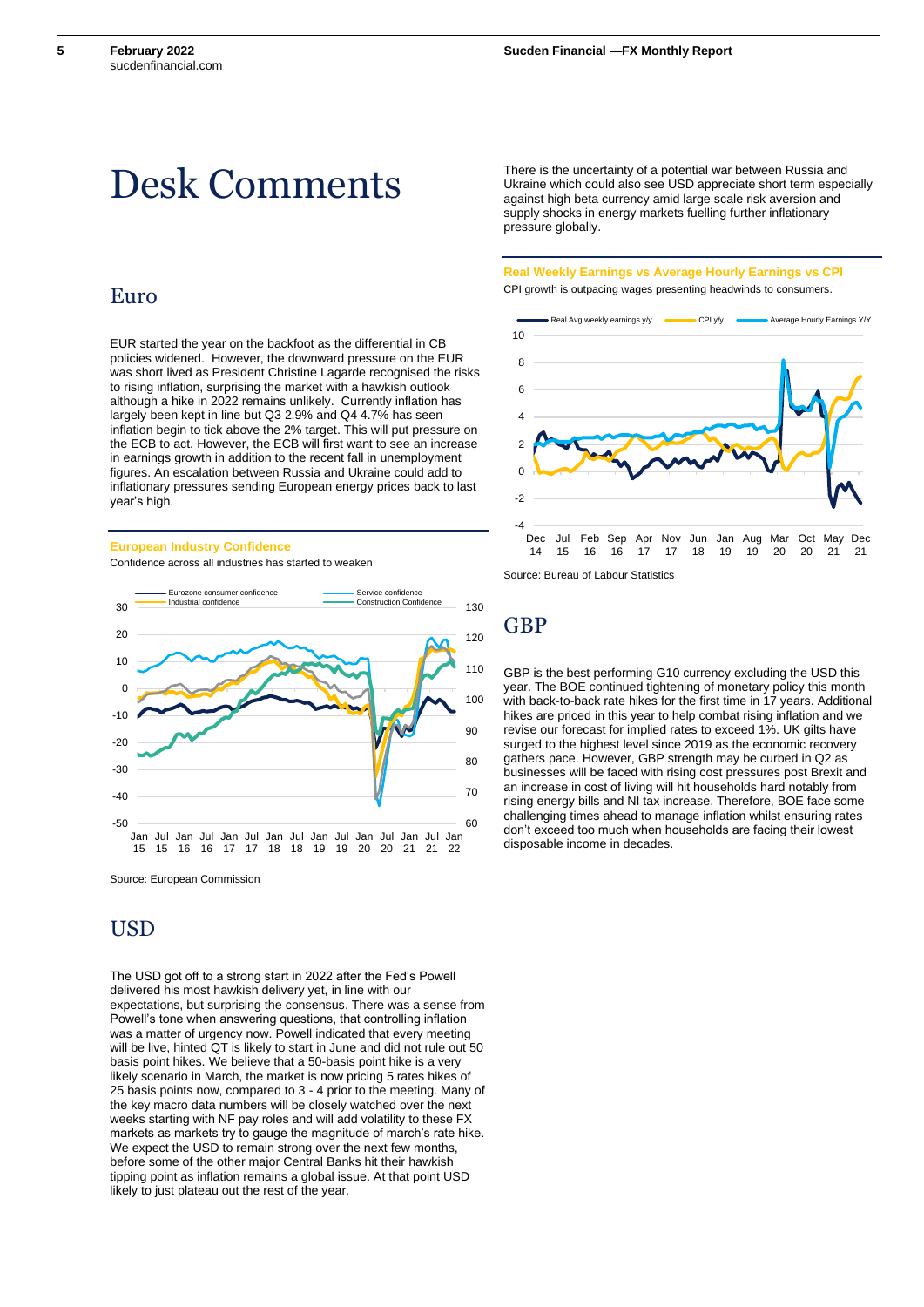# <span id="page-5-0"></span>Technical Analysis



GBPUSD bounced after testing support @ 1.3165 (38% Fib) but failed to test level @ 1.3834. We now expect the market to consolidate between downtrend and support @ 1.3165(38.2% fib)/1.3135. On the upside, a break above trendline could see market test resistance @ 1.3835 also 38% Fib of recent move; with a break above there leading to retest of 1.40 psychological mark. On the downside, a close below 1.3135 would open the door to a deeper correction down to 1.2830.

**EURUSD**



EURUSD after making fresh lows end of January has bounced back very strongly and breaking above and testing 1.1500 again. We should now see a period of consolidation between 1.15 and 1.1040. On the upside, a break above 1.15 and top of the broadening triangle is needed indicate a change in direction for the EURUSD and would lead to deeper pull back towards 1.19/1.20 broadening triangle target. On downside, a sustained close below 1.1040 could lead to a deeper correction down to 1.0723 and 1.0636 (lows from March 2020).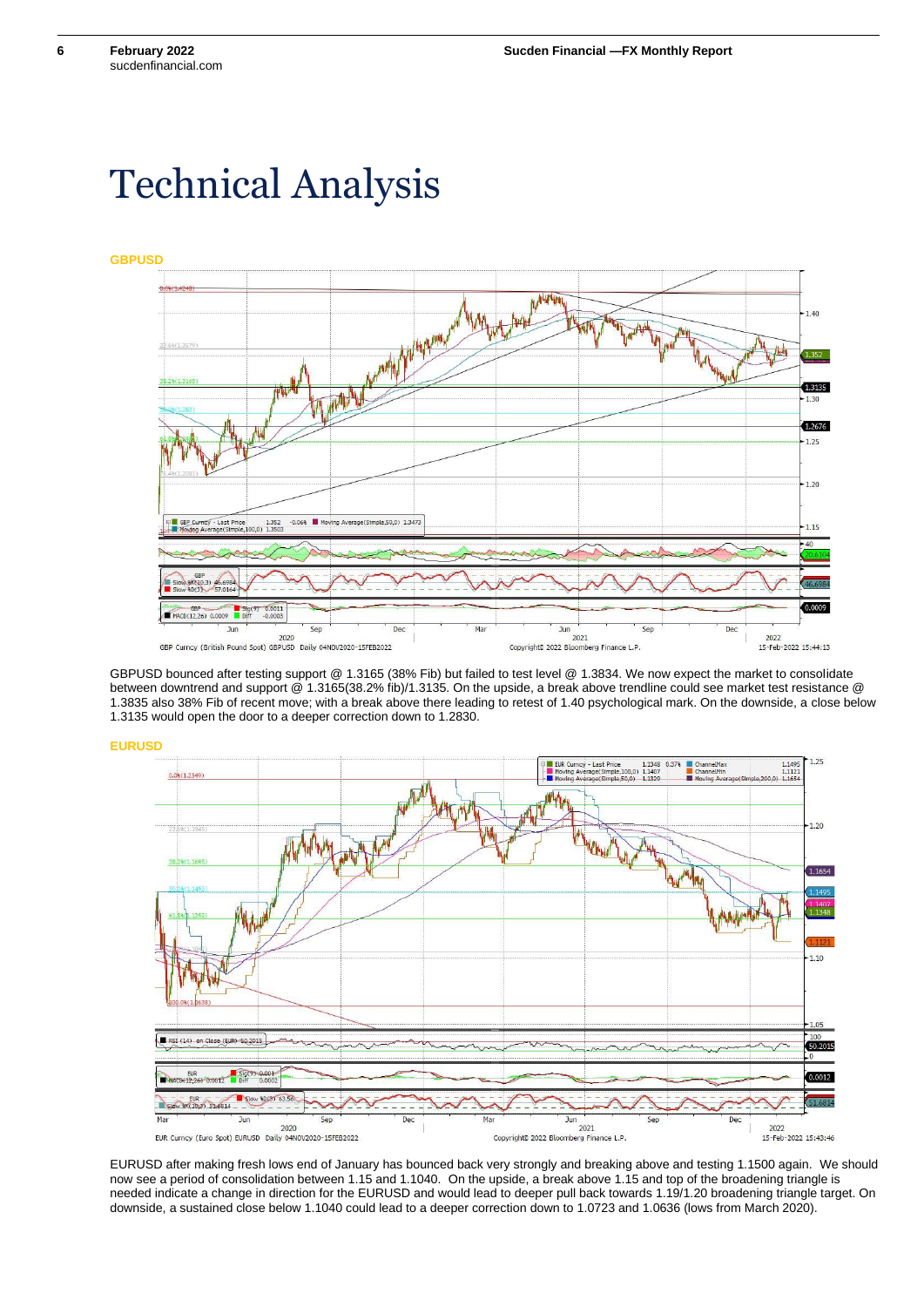# <span id="page-6-0"></span>Disclaimer

This is a marketing communication. The information in this report is provided solely for informational purposes and should not be regarded as a recommendation to buy, sell or otherwise deal in any particular investment. Please be aware that, where any views have been expressed in this report, the author of this report may have had many, varied views over the past 12 months, including contrary views.

A large number of views are being generated at all times and these may change quickly. Any valuations or underlying assumptions made are solely based upon the author's market knowledge and experience.

Please contact the author should you require a copy of any previous reports for comparative purposes. Furthermore, the information in this report has not been prepared in accordance with legal requirements designed to promote the independence of investment research. All information in this report is obtained from sources believed to be reliable and we make no representation as to its completeness or accuracy.

This report is not subject to any prohibition on dealing ahead of the dissemination of investment research. Accordingly, the information may have been acted upon by us for our own purposes and has not been procured for the exclusive benefit of customers. Sucden Financial believes that the information contained within this report is already in the public domain. Private customers should not invest in these products unless they are satisfied that the products are suitable for them and they have sought professional advice.

Please read our [full risk warnings and disclaimers.](https://www.sucdenfinancial.com/risk-warning-and-disclaimers/)